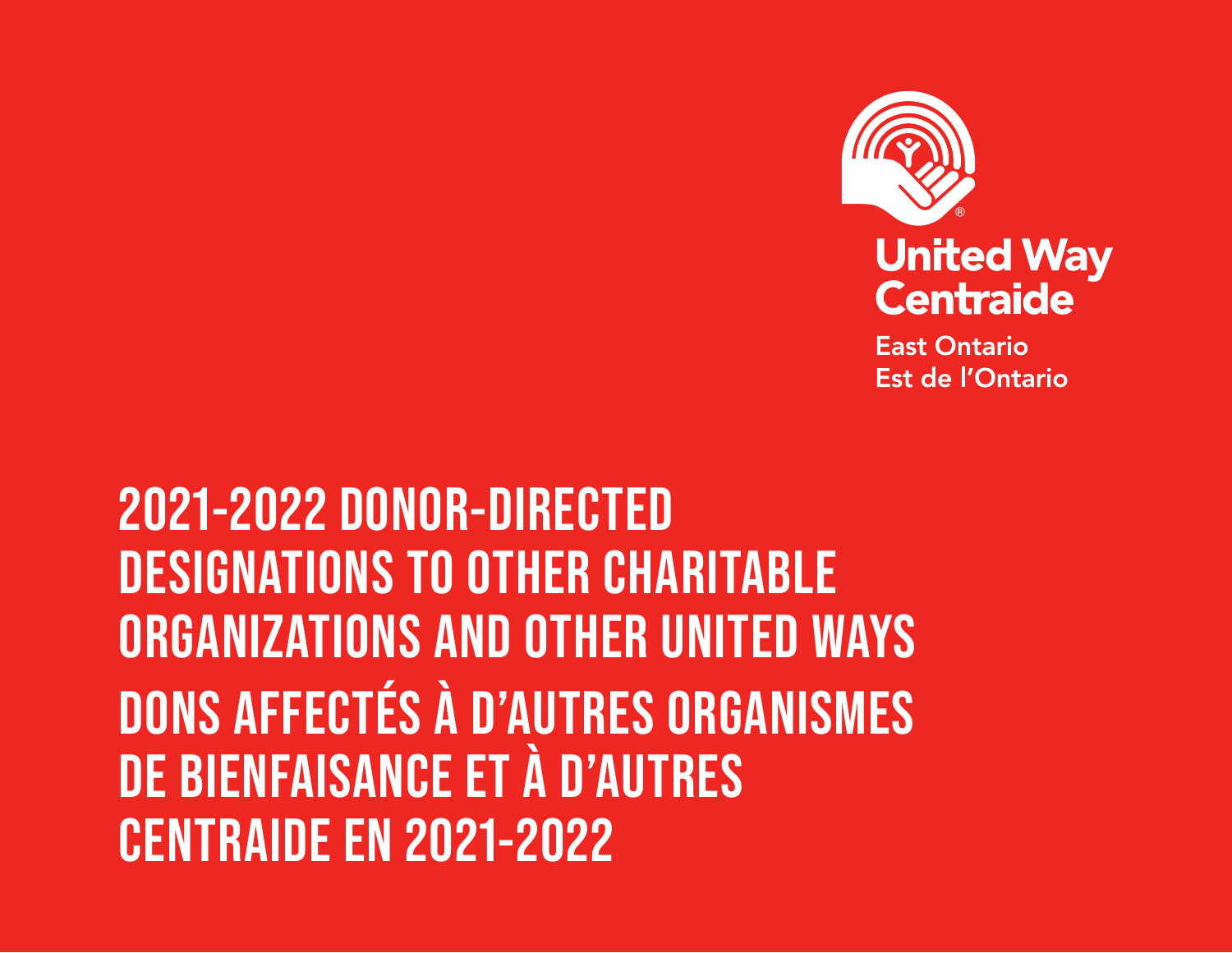### 2021-2022 DONOR-DIRECTED DESIGNATIONS TO OTHER CHARITABLE ORGANIZATIONS AND OTHER UNITED WAYS (UNAUDITED)

**2019-2020 GRANTS AND TARGETED**  This list encompasses all payments during the fiscal period of April 1, 2021 to March 31, 2022. Please note that the names of designated **COMMUNITY INVESTMENTS** agencies are listed as they appear on pledge forms, donor's directions and the Canada Revenue Agency website. In addition to supporting United Way East Ontario's investments in community programs, partnerships and projects, individual donors chose to direct their gifts to more than 3,900 registered charities. Agencies that received more than \$10,000 in donor designated gifts are listed below.

# DONS AFFECTÉS À D'AUTRES ORGANISMES DE BIENFAISANCE ET À D'AUTRES CENTRAIDE EN 2021-2022 (NON VÉRIFIÉS)

**COMMUNAUTAIRES CIBLÉS 2019-2020** En plus d'appuyer les investissements de Centraide de l'Est de l'Ontario dans les programmes, les partenariats et les projets communautaires, les donateurs individuels ont choisi d'affecter leurs dons à plus de 3 900 organismes de bienfaisance enregistrés. Les organismes qui ont reçu plus de 10 000 \$ par l'entremise de dons affectés sont indiqués ci-dessous. La liste englobe tous les paiements faits au cours de l'exercice, du 1<sup>er</sup> avril 2021 au 31 mars 2022. Veuillez noter que les noms des organismes sont inscrits tels qu'ils paraissent sur les formulaires de promesse de don, les directives des donateurs et le site Web de l'Agence du revenu du Canada.

### ORGANIZATION NAME/ORGANISME \$ AMOUNT/MONTANT ORGANIZATION NAME/ORGANISME \$ AMOUNT/MONTANT

|                                                                          | 14,419 |
|--------------------------------------------------------------------------|--------|
| Amnesty International Canadian Section (English Speaking)<br>13,021      |        |
| 10,000                                                                   |        |
| 21,372                                                                   |        |
| 29,537                                                                   |        |
| 11,372                                                                   |        |
| 12,436                                                                   |        |
| 10,170                                                                   |        |
| 36,474                                                                   |        |
| 11,616<br>Canadian Cancer Society / Société Canadienne du Cancer         |        |
| 10,284                                                                   |        |
| 21,262<br>Canadian Unicef Committee / Comite Unicef Canada               |        |
| Candlelighters Childhood Cancer Support Programs Inc.<br>13,598          |        |
| Centraide des Régions du Centre-Ouest du Québec<br>14,325                |        |
| Centraide du Grand Montreal Centraide of Greater Montreal<br>20,214      |        |
| Centraide Estrie (Conseil Régional de Bien-Être de Sherbrooke)<br>12,502 |        |
| 107,631                                                                  |        |
| 14,622                                                                   |        |

| Childrens Hospital of Eastern Ontario -                                                                              |         |
|----------------------------------------------------------------------------------------------------------------------|---------|
|                                                                                                                      | 48,449  |
| Children's Hospital of Eastern Ontario Foundation<br>Children's Hospital of Eastern Ontario Research Institute Inc./ | 181,217 |
| Institut de Recherche de l'Hopital pour Enfants de l'Est Inc.                                                        | 15,533  |
| Club des petits déjeuners du Canada - Breakfast Club of Canada                                                       | 29,809  |
| Cornerstone Housing for Women /                                                                                      |         |
|                                                                                                                      | 34,356  |
|                                                                                                                      | 16,753  |
| Doctors Without Borders Canada Medecins                                                                              |         |
|                                                                                                                      | 88,345  |
|                                                                                                                      | 20,404  |
|                                                                                                                      | 10,434  |
| Fondation de la Commission Scolaire des Portages-de-l'Outaouais                                                      | 11,857  |
| Fondation du Collège Universitaire Dominicain/                                                                       |         |
|                                                                                                                      | 15,791  |
|                                                                                                                      | 14,484  |
| Food Banks Canada / Banques Alimentaires Canada                                                                      | 13,515  |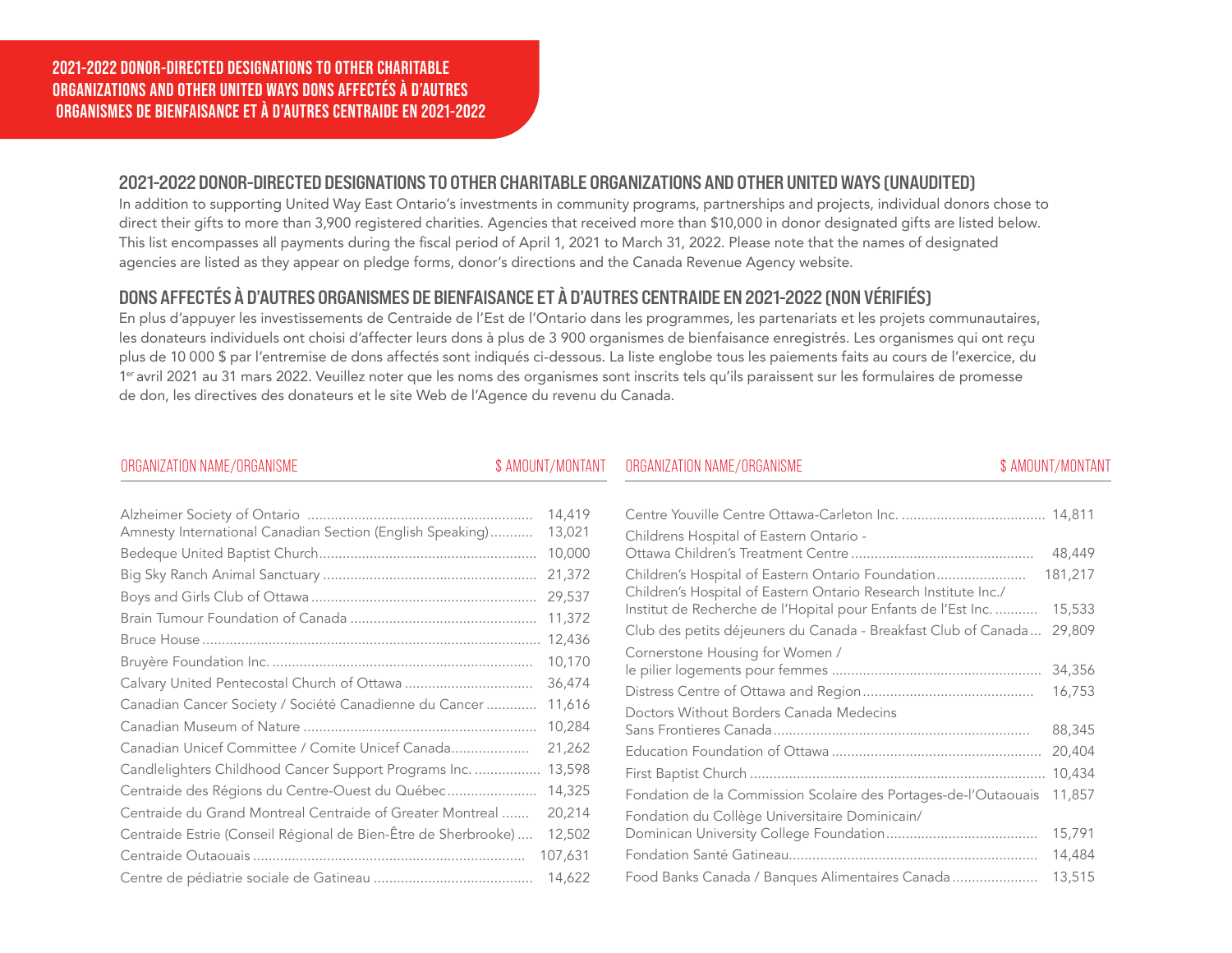### **2021-2022 DONOR-DIRECTED DESIGNATIONS TO OTHER CHARITABLE ORGANIZATIONS AND OTHER UNITED WAYS DONS AFFECTÉS À D'AUTRES ORGANISMES DE BIENFAISANCE ET À D'AUTRES CENTRAIDE EN 2021-2022**

### ORGANIZATION NAME/ORGANISME **\$** AMOUNT/MONTANT ORGANIZATION NAME/ORGANISME

|                                |                                                                                                                           | 13,455           |
|--------------------------------|---------------------------------------------------------------------------------------------------------------------------|------------------|
|                                |                                                                                                                           | 10,103           |
|                                |                                                                                                                           | 10,666           |
|                                | Healthpartners Canada / Partenairesanté Canada  2,798,009                                                                 |                  |
|                                | Hospice Care Ottawa / La Maison de soins palliatifs d'Ottawa                                                              | 19,073           |
|                                |                                                                                                                           | 11,230           |
|                                |                                                                                                                           | 19,921           |
|                                | Interval House of Ottawa-Maison Interval d'Ottawa                                                                         | 19,654           |
|                                | Juvenile Diabetes Research Foundation Canada/<br>Fondation de la Recherche sur le Diabete Juvenile Canada                 | 14,735           |
|                                |                                                                                                                           | 15,963           |
|                                | La Société pour la Prévention Contre la Cruauté Envers les<br>Animaux de l'Ouest du Québec/The Society for the Prevention | 15,765           |
|                                |                                                                                                                           | 34,332           |
|                                |                                                                                                                           | 18,189           |
|                                |                                                                                                                           | 10,800           |
|                                |                                                                                                                           | 18,178           |
|                                | Metropolitan Bible Church Ministry Corporation<br>Minwaashin Lodge - Indigenous Women's Support Centre                    | 34,284           |
|                                |                                                                                                                           |                  |
|                                | Ontario Society for the Prevention of Cruelty to Animals                                                                  | 11,270           |
|                                | Operation Come Home / Opération Rentrer au Foyer                                                                          | 18,787           |
| Ottawa Community Foundation /  |                                                                                                                           | 20,499           |
|                                | Ottawa Community Immigrant Services Organization/Organisme                                                                |                  |
|                                | Communautaire des Services aux Immigrants d'Ottawa                                                                        | 16,094<br>17,088 |
|                                |                                                                                                                           |                  |
|                                |                                                                                                                           | 20,375           |
|                                |                                                                                                                           |                  |
| Ottawa Network for Education / |                                                                                                                           |                  |
|                                |                                                                                                                           |                  |
|                                |                                                                                                                           |                  |

| Ottawa Regional Cancer Foundation/                      |        |
|---------------------------------------------------------|--------|
|                                                         | 39,983 |
|                                                         | 30,138 |
|                                                         | 29,516 |
|                                                         | 11,472 |
|                                                         | 11,212 |
|                                                         | 49,453 |
|                                                         | 16,247 |
|                                                         | 10,730 |
|                                                         | 10,548 |
| Planned Parenthood Ottawa-Carleton/                     |        |
|                                                         | 18,637 |
|                                                         |        |
|                                                         | 13,223 |
| Roger Neilson House for Palliative Care /               |        |
|                                                         | 14,795 |
| Royal Ottawa Foundation for Mental Health /             |        |
|                                                         |        |
|                                                         | 12,347 |
|                                                         | 46,194 |
|                                                         | 16,231 |
|                                                         | 16,627 |
| Société Alzheimer Outaouais/Alzheimer Society Outaouais | 10,403 |
| Société pour la Prévention de la                        |        |
|                                                         | 46,032 |
|                                                         | 23,034 |
|                                                         | 17,431 |
|                                                         | 14,423 |
|                                                         | 12,657 |
|                                                         | 14,498 |